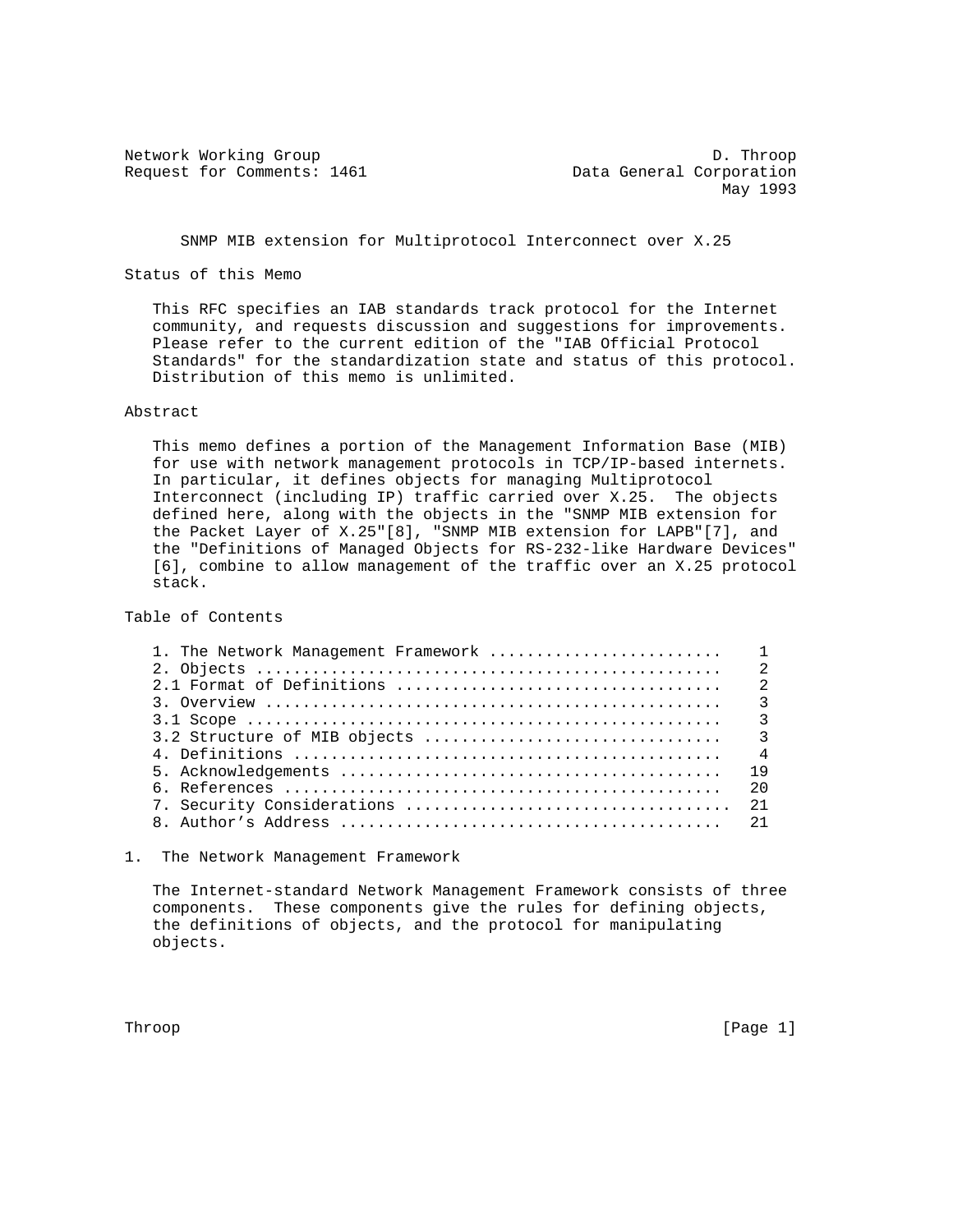The network management framework structures objects in an abstract information tree. The branches of the tree name objects and the leaves of the tree contain the values manipulated to effect management. This tree is called the Management Information Base or MIB. The concepts of this tree are given in STD 16, RFC 1155, "The Structure of Management Information" or SMI [1]. The SMI defines the trunk of the tree and the types of objects used when defining the leaves. STD 16, RFC 1212, "Towards Concise MIB Definitions" [3], defines a more concise description mechanism that preserves all the principals of the SMI.

 The core MIB definitions for the Internet suite of protocols can be found in STD 17, RFC 1213 [4], "Management Information Base for Network Management of TCP/IP-based internets".

 STD 15, RFC 1157 [2] defines the SNMP protocol itself. The protocol defines how to manipulate the objects in a remote MIB.

 The tree structure of the MIB allows new objects to be defined for the purpose of experimentation and evaluation.

2. Objects

 The definition of an object in the MIB requires an object name and type. Object names and types are defined using the subset of Abstract Syntax Notation One (ASN.1) [5] defined in the SMI [1]. Objects are named using ASN.1 object identifiers, administratively assigned names, to specify object types. The object name, together with an optional object instance, uniquely identifies a specific instance of an object. For human convenience, we often use a textual string, termed the descriptor, to refer to objects.

 Objects also have a syntax that defines the abstract data structure corresponding to that object type. The ASN.1 language [5] provides the primitives used for this purpose. The SMI [1] purposely restricts the ASN.1 constructs which may be used for simplicity and ease of implementation.

2.1. Format of Definitions

 Section 4 contains the specification of all object types contained in this MIB module. The object types are defined using the conventions defined in the SMI, as amended by the extensions specified in "Towards Concise MIB Definitions" [3].

Throop [Page 2]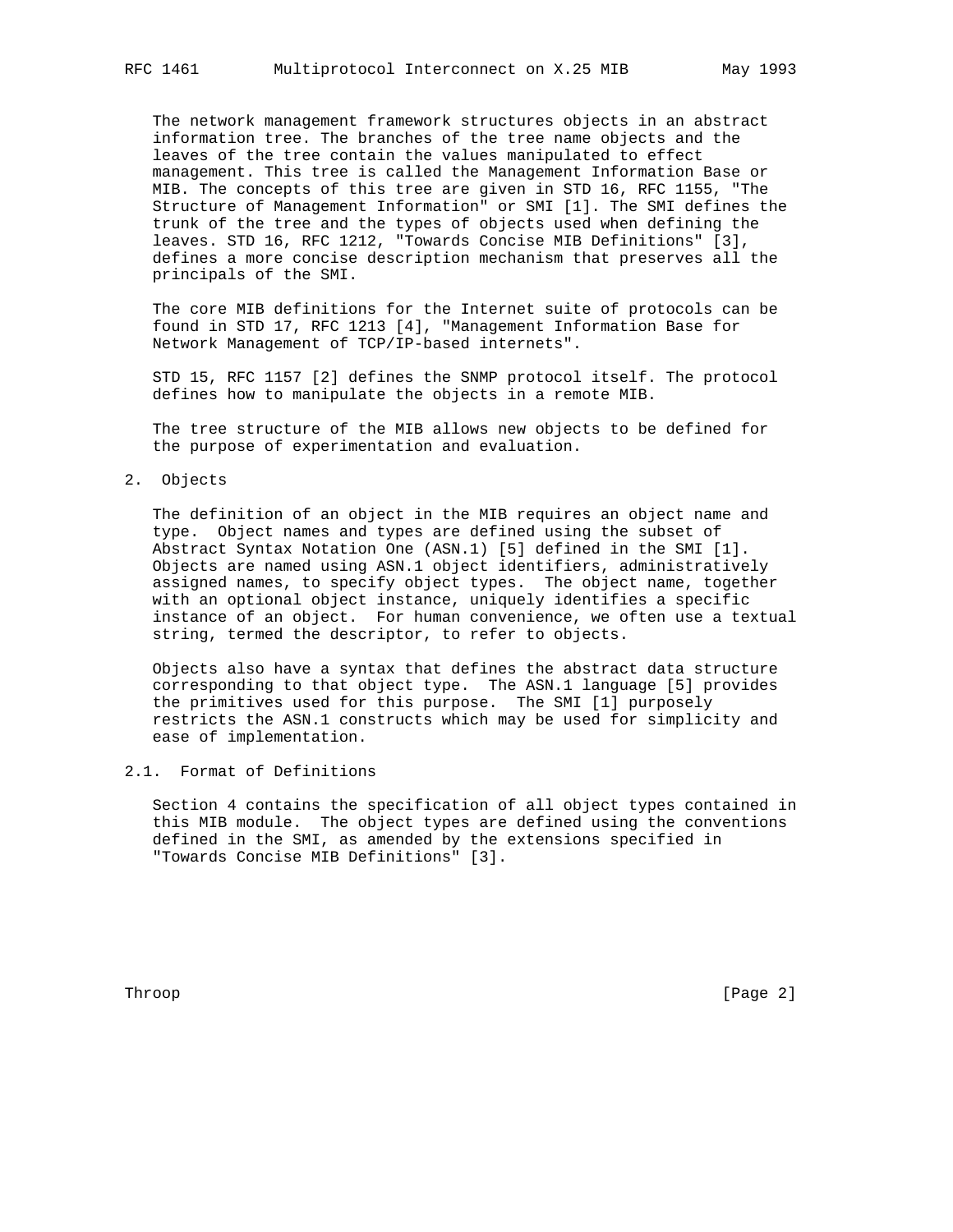### 3. Overview

# 3.1. Scope

 Instances of the objects defined below provide management information for Multiprotocol Interconnect traffic on X.25 as defined in RFC 1356 [9]. That RFC describes how X.25 can be used to exchange IP or network level protocols. The multiprotocol packets (IP, CLNP, ES-IS, or SNAP) are encapsulated in X.25 frames for transmission between nodes. All nodes that implement RFC 1356 must implement this MIB.

 The objects in this MIB apply to the software in the node that manages X.25 connections and performs the protocol encapsulation. A node in this usage maybe the end node source or destination host for the packet, or it may be a router or bridge responsible for forwarding the packet. Since RFC 1356 requires X.25, nodes that implement RFC 1356 must also implement the X.25 MIB, RFC 1382.

 This MIB only applies to Multiprotocol Interconnect over X.25 service. It does not apply to other software that may also use X.25 (for example PAD). Thus the presence, absence, or operation of such software will not directly affect any of these objects. (However connections in use by that software will appear in the X.25 MIB).

## 3.2. Structure of MIB objects

 The objects of this MIB are organized into three tables: the mioxPleTable, the mioxPeerTable, and the mioxPeerEncTable. All objects in all tables are mandatory for conformance with this MIB.

 The mioxPleTable defines information relative to an interface used to carry Multiprotocol Interconnect traffic over X.25. Such interfaces are identified by an ifType object in the Internet-standard MIB [4] of ddn-x25 or rfc877-x25. Interfaces of type ddn-x25 have a self contained algorithm for translating between IP addresses and X.121 addresses. Interfaces of type rfc877-x25 do not have such an algorithm. Note that not all X.25 Interfaces will be used to carry Multiprotocol Interconnect traffic. Those interfaces not carrying such traffic will not have entries in the mioxPleTable. The entries in the mioxPleTable are only for interfaces that do carry Multiprotocol Interconnect traffic over X.25. Entries in the mioxPleTable are indexed by ifIndex to make it easy to find the mioxPleTable entry for an interface.

 The mioxPeerTable contains information needed to contact an X.25 Peer to exchange packets. This includes information such as the X.121 address of the peer and a pointer to the X.25 call parameters needed to place the call. The instance identifiers used for the objects in

Throop [Page 3]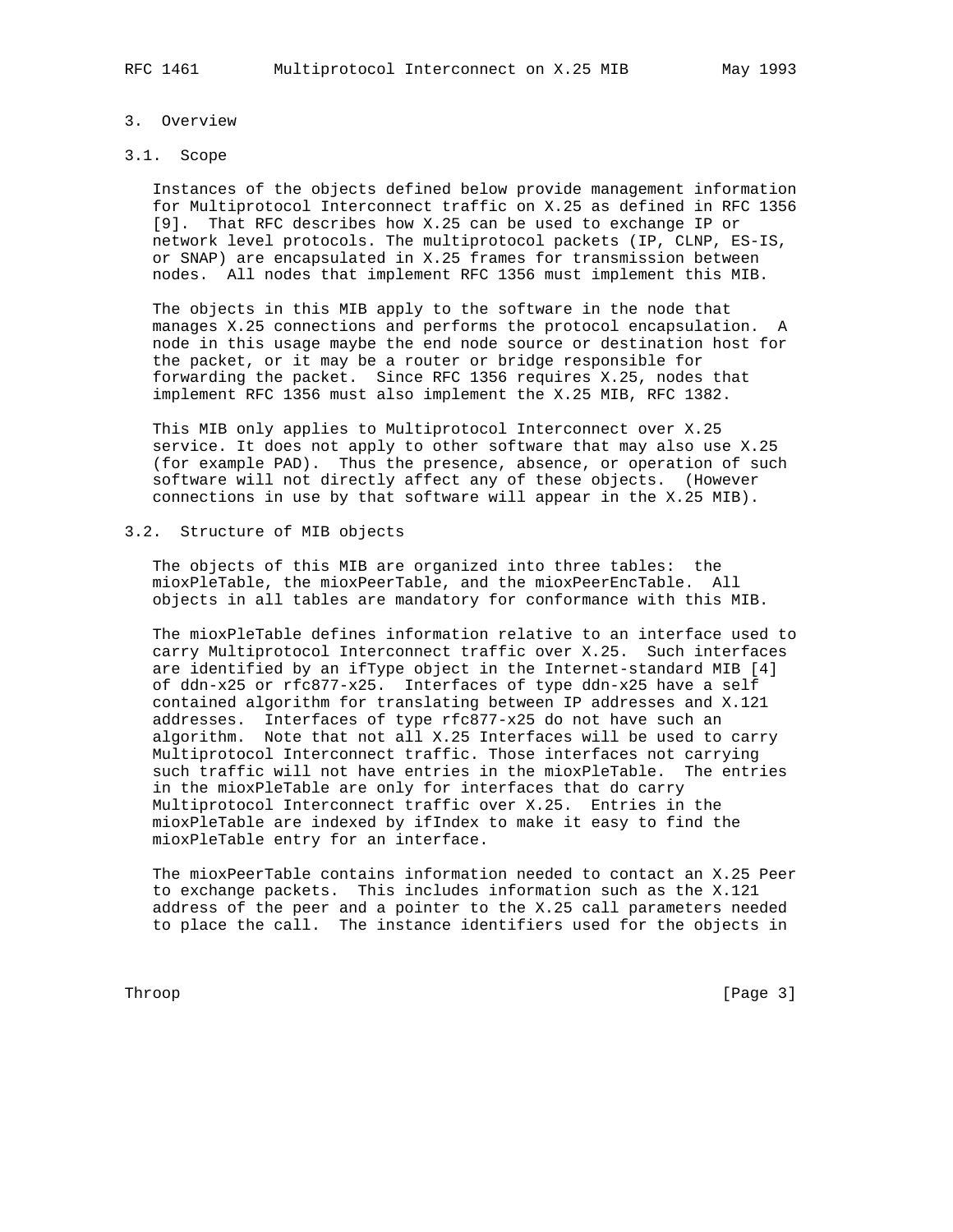this table are independent of any interface or other tables defined outside this MIB. This table contains the ifIndex value of the X.25 interface to use to call a peer.

 The mioxPeerEncTable contains information about the encapsulation type used to communicate with a peer. This table is an extension of the mioxPeerTable in its instance identification. Each entry in the mioxPeerTable may have zero or more entries in this table. This table will not have any entries that do not have correspondent entries in mioxPeerTable.

4. Definitions

MIOX25-MIB DEFINITIONS ::= BEGIN

 IMPORTS Counter, TimeTicks FROM RFC1155-SMI OBJECT-TYPE FROM RFC-1212 DisplayString, transmission, ifIndex FROM RFC1213-MIB InstancePointer FROM RFC1316-MIB X121Address FROM RFC1382-MIB PositiveInteger FROM RFC1381-MIB;

-- IP over X.25 MIB

 miox OBJECT IDENTIFIER ::= { transmission 38 } mioxPle OBJECT IDENTIFIER ::= { miox 1 } mioxPeer 0BJECT IDENTIFIER ::= { miox 2 }

 -- ########################################################### -- Ple Table -- ###########################################################

 -- Systems that implement RFC 1356 must also implement -- all objects in this group.

 mioxPleTable OBJECT-TYPE SYNTAX SEQUENCE OF MioxPleEntry

Throop [Page 4] [Page 4] [Page 4] [Page 4] [Page 4] [Page 4] [Page 4] [Page 4] [Page 4] [Page 4] [Page 4] [Page 4] [Page 4] [Page 4] [Page 4] [Page 4] [Page 4] [Page 4] [Page 4] [Page 4] [Page 4] [Page 4] [Page 4] [Page 4]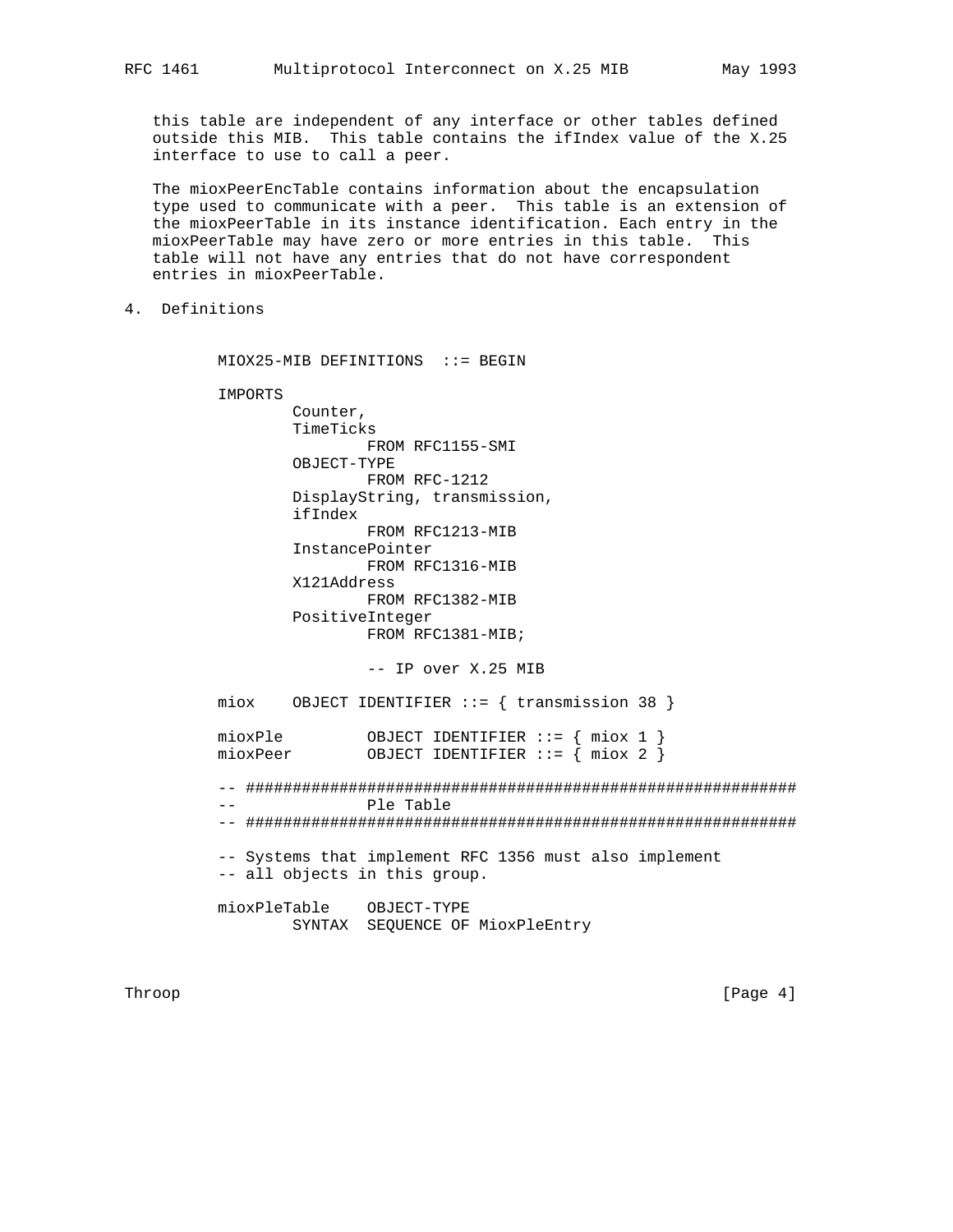ACCESS not-accessible STATUS mandatory DESCRIPTION "This table contains information relative to an interface to an X.25 Packet Level Entity (PLE)."  $::=$  { mioxPle 1 } mioxPleEntry OBJECT-TYPE SYNTAX MioxPleEntry ACCESS not-accessible STATUS mandatory DESCRIPTION "These objects manage the encapsulation of other protocols within X.25." INDEX { ifIndex }  $::=$  { mioxPleTable 1 } MioxPleEntry ::= SEQUENCE { mioxPleMaxCircuits INTEGER, mioxPleRefusedConnections Counter, mioxPleEnAddrToX121LkupFlrs Counter, mioxPleLastFailedEnAddr OCTET STRING, mioxPleEnAddrToX121LkupFlrTime TimeTicks, mioxPleX121ToEnAddrLkupFlrs Counter, mioxPleLastFailedX121Address X121Address, mioxPleX121ToEnAddrLkupFlrTime TimeTicks, mioxPleQbitFailures Counter, mioxPleQbitFailureRemoteAddress X121Address, mioxPleQbitFailureTime TimeTicks, mioxPleMinimumOpenTimer PositiveInteger, mioxPleInactivityTimer PositiveInteger, mioxPleHoldDownTimer PositiveInteger, mioxPleCollisionRetryTimer

Throop [Page 5]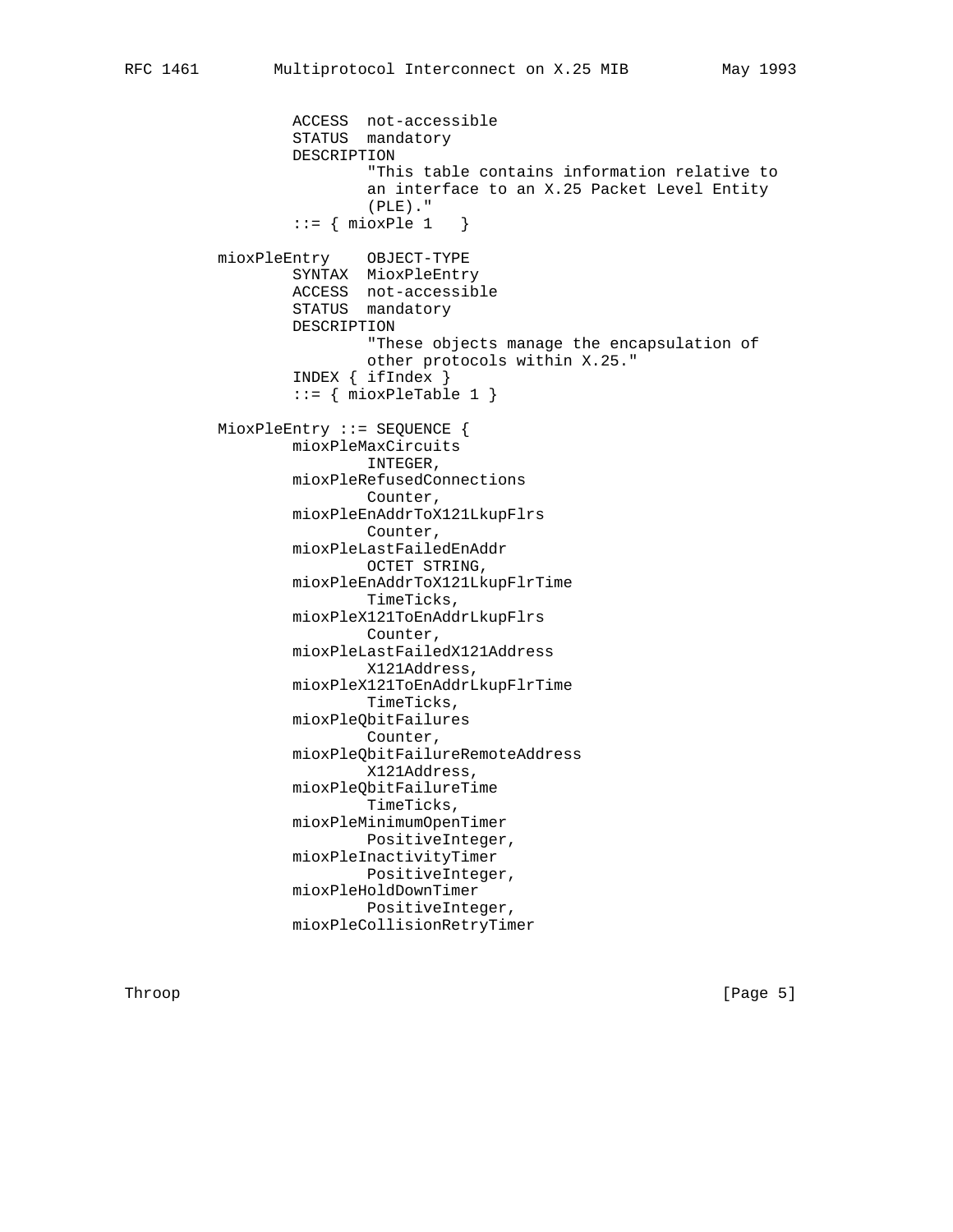PositiveInteger, mioxPleDefaultPeerId InstancePointer } mioxPleMaxCircuits OBJECT-TYPE SYNTAX INTEGER (0..2147483647) ACCESS read-write STATUS mandatory DESCRIPTION "The maximum number of X.25 circuits that can be open at one time for this interface. A value of zero indicates the interface will not allow any additional circuits (as it may soon be shutdown). A value of 2147483647 allows an unlimited number of circuits."  $::=$  { mioxPleEntry 1 } mioxPleRefusedConnections OBJECT-TYPE SYNTAX Counter ACCESS read-only STATUS mandatory DESCRIPTION "The number of X.25 calls from a remote systems to this system that were cleared by this system. The interface instance should identify the X.25 interface the call came in on." ::= { mioxPleEntry 2 } mioxPleEnAddrToX121LkupFlrs OBJECT-TYPE SYNTAX Counter ACCESS read-only STATUS mandatory DESCRIPTION "The number of times a translation from an Encapsulated Address to an X.121 address failed to find a corresponding X.121 address. Encapsulated addresses can be looked up in the mioxPeerTable or translated via an algorithm as for the DDN. Addresses that are successfully recognized do not increment this counter. Addresses that are not recognized (reflecting an abnormal packet delivery condition) increment this counter. If an address translation fails, it may be

Throop [Page 6] [Page 6] [Page 6] [Page 6] [Page 6] [Page 6] [Page 6] [Page 6] [Page 6] [Page 6] [Page 6] [Page 6] [Page 6] [Page 6] [Page 6] [Page 6] [Page 6] [Page 6] [Page 6] [Page 6] [Page 6] [Page 6] [Page 6] [Page 6]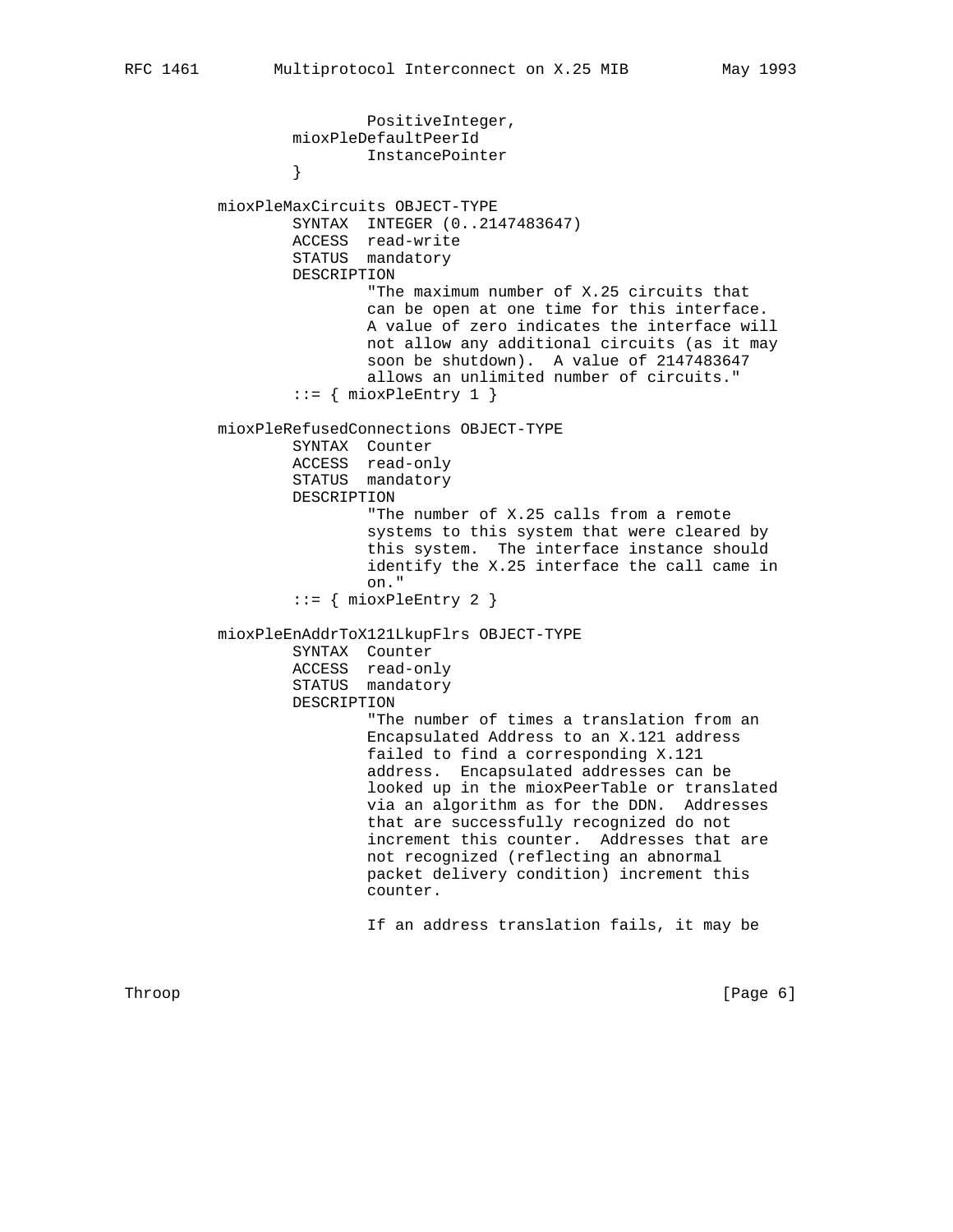difficult to determine which PLE entry should count the failure. In such cases the first likely entry in this table should be selected. Agents should record the failure even if they are unsure which PLE should be associated with the failure."  $::=$  { mioxPleEntry 3 } mioxPleLastFailedEnAddr OBJECT-TYPE SYNTAX OCTET STRING (SIZE(2..128)) ACCESS read-only STATUS mandatory DESCRIPTION "The last Encapsulated address that failed to find a corresponding X.121 address and caused mioxPleEnAddrToX121LkupFlrs to be incremented. The first octet of this object contains the encapsulation type, the remaining octets contain the address of that type that failed. Thus for an IP address, the length will be five octets, the first octet will contain 204 (hex CC), and the last four octets will contain the IP address. For a snap encapsulation, the first byte would be 128 (hex 80) and the rest of the octet string would have the snap header."  $::=$  { mioxPleEntry 4 } mioxPleEnAddrToX121LkupFlrTime OBJECT-TYPE SYNTAX TimeTicks ACCESS read-only STATUS mandatory DESCRIPTION "The most recent value of sysUpTime when the translation from an Encapsulated Address to X.121 address failed to find a corresponding X.121 address."  $::=$  { mioxPleEntry 5 } mioxPleX121ToEnAddrLkupFlrs OBJECT-TYPE SYNTAX Counter ACCESS read-only STATUS mandatory DESCRIPTION "The number of times the translation from an X.121 address to an Encapsulated Address

Throop [Page 7] [Page 7] [Page 7] [Page 7] [Page 7] [Page 7] [Page 7] [Page 7] [Page 7] [Page 7] [Page 7] [Page 7] [Page 7] [Page 7] [Page 7] [Page 7] [Page 7] [Page 7] [Page 7] [Page 7] [Page 7] [Page 7] [Page 7] [Page 7]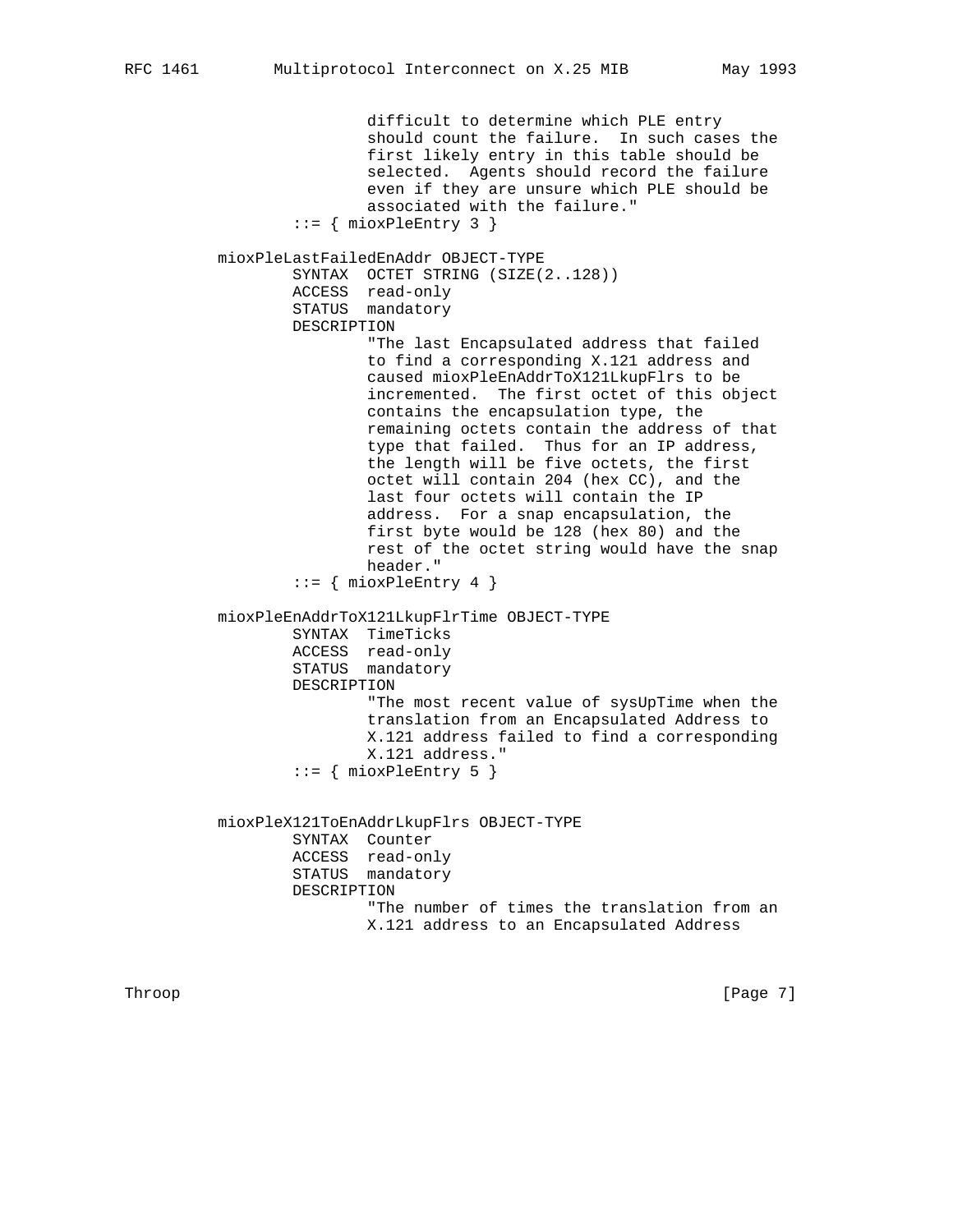Address. Addresses successfully recognized by an algorithm do not increment this counter. This counter reflects the number of times call acceptance encountered the abnormal condition of not recognizing the peer." ::= { mioxPleEntry 6 } mioxPleLastFailedX121Address OBJECT-TYPE SYNTAX X121Address ACCESS read-only STATUS mandatory DESCRIPTION "The last X.121 address that caused mioxPleX121ToEnAddrLkupFlrs to increase."  $::=$  { mioxPleEntry 7 } mioxPleX121ToEnAddrLkupFlrTime OBJECT-TYPE SYNTAX TimeTicks ACCESS read-only STATUS mandatory DESCRIPTION "The most recent value of sysUpTime when the translation from an X.121 address to an Encapsulated Address failed to find a corresponding Encapsulated Address."  $::=$  { mioxPleEntry 8 } mioxPleQbitFailures OBJECT-TYPE SYNTAX Counter ACCESS read-only STATUS mandatory DESCRIPTION "The number of times a connection was closed because of a Q-bit failure." ::= { mioxPleEntry 9 } mioxPleQbitFailureRemoteAddress OBJECT-TYPE SYNTAX X121Address ACCESS read-only STATUS mandatory DESCRIPTION "The remote address of the most recent (last) connection that was closed because of a Q-bit failure."

 $::=$  { mioxPleEntry 10 }

failed to find a corresponding Encapsulated

Throop [Page 8]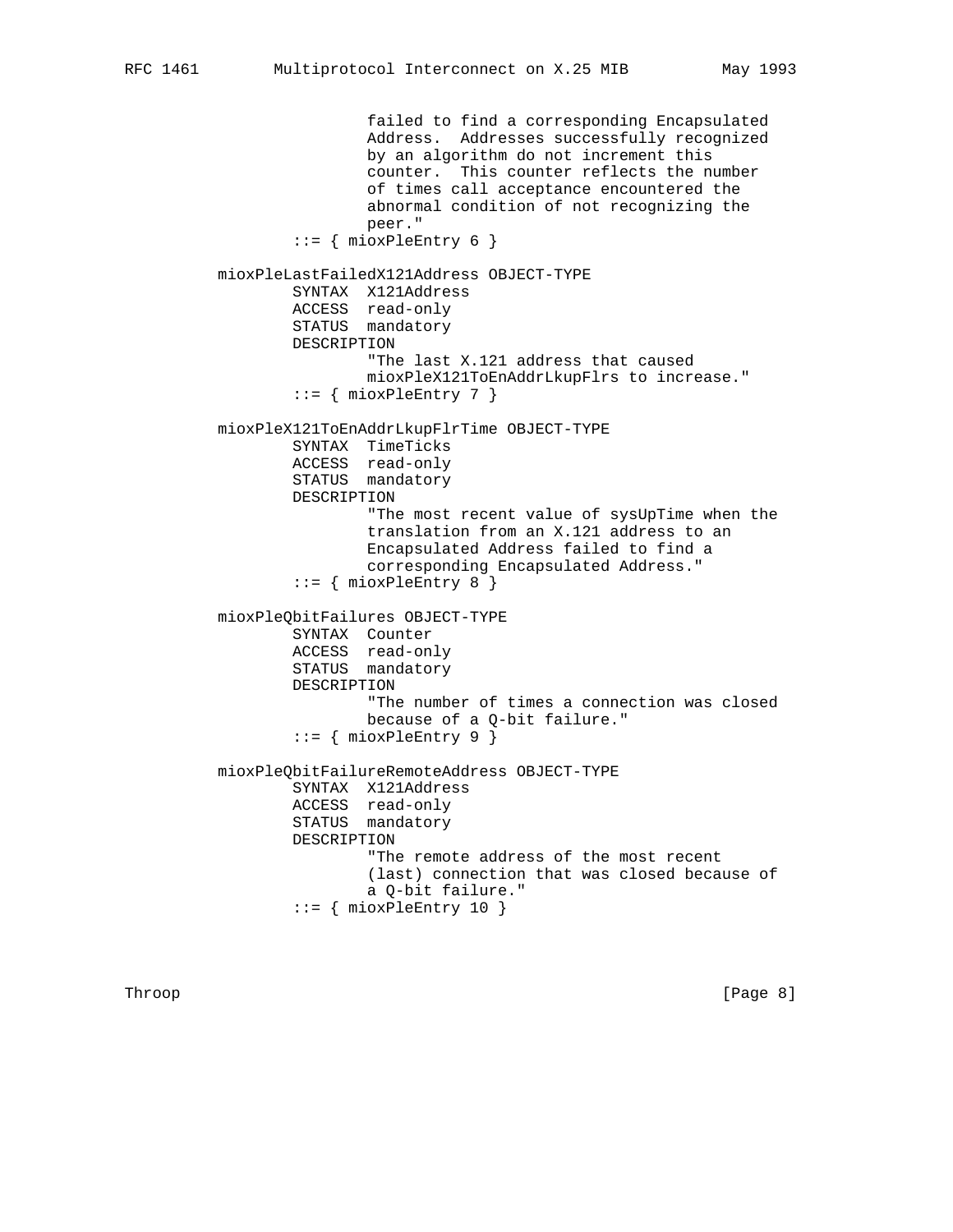mioxPleQbitFailureTime OBJECT-TYPE SYNTAX TimeTicks ACCESS read-only STATUS mandatory DESCRIPTION "The most recent value of sysUpTime when a connection was closed because of a Q-bit failure. This will also be the last time that mioxPleQbitFailures was incremented."  $::=$  { mioxPleEntry 11 } mioxPleMinimumOpenTimer OBJECT-TYPE SYNTAX PositiveInteger ACCESS read-write STATUS mandatory DESCRIPTION "The minimum time in milliseconds this interface will keep a connection open before allowing it to be closed. A value of zero indicates no timer." DEFVAL { 0 }  $::=$  { mioxPleEntry 12 } mioxPleInactivityTimer OBJECT-TYPE SYNTAX PositiveInteger ACCESS read-write STATUS mandatory DESCRIPTION "The amount of time time in milliseconds this interface will keep an idle connection open before closing it. A value of 2147483647 indicates no timer." DEFVAL { 10000 }  $::=$  { mioxPleEntry 13 } mioxPleHoldDownTimer OBJECT-TYPE SYNTAX PositiveInteger ACCESS read-write STATUS mandatory DESCRIPTION "The hold down timer in milliseconds. This is the minimum amount of time to wait before trying another call to a host that was previously unsuccessful. A value of 2147483647 indicates the host will not be retried." DEFVAL { 0 }  $::=$  { mioxPleEntry 14 }

Throop [Page 9] [Page 9] [Page 9] [Page 9] [Page 9] [Page 9] [Page 9] [Page 9] [Page 9] [Page 9] [Page 9] [Page 9] [Page 9] [Page 9] [Page 9] [Page 9] [Page 9] [Page 9] [Page 9] [Page 9] [Page 9] [Page 9] [Page 9] [Page 9]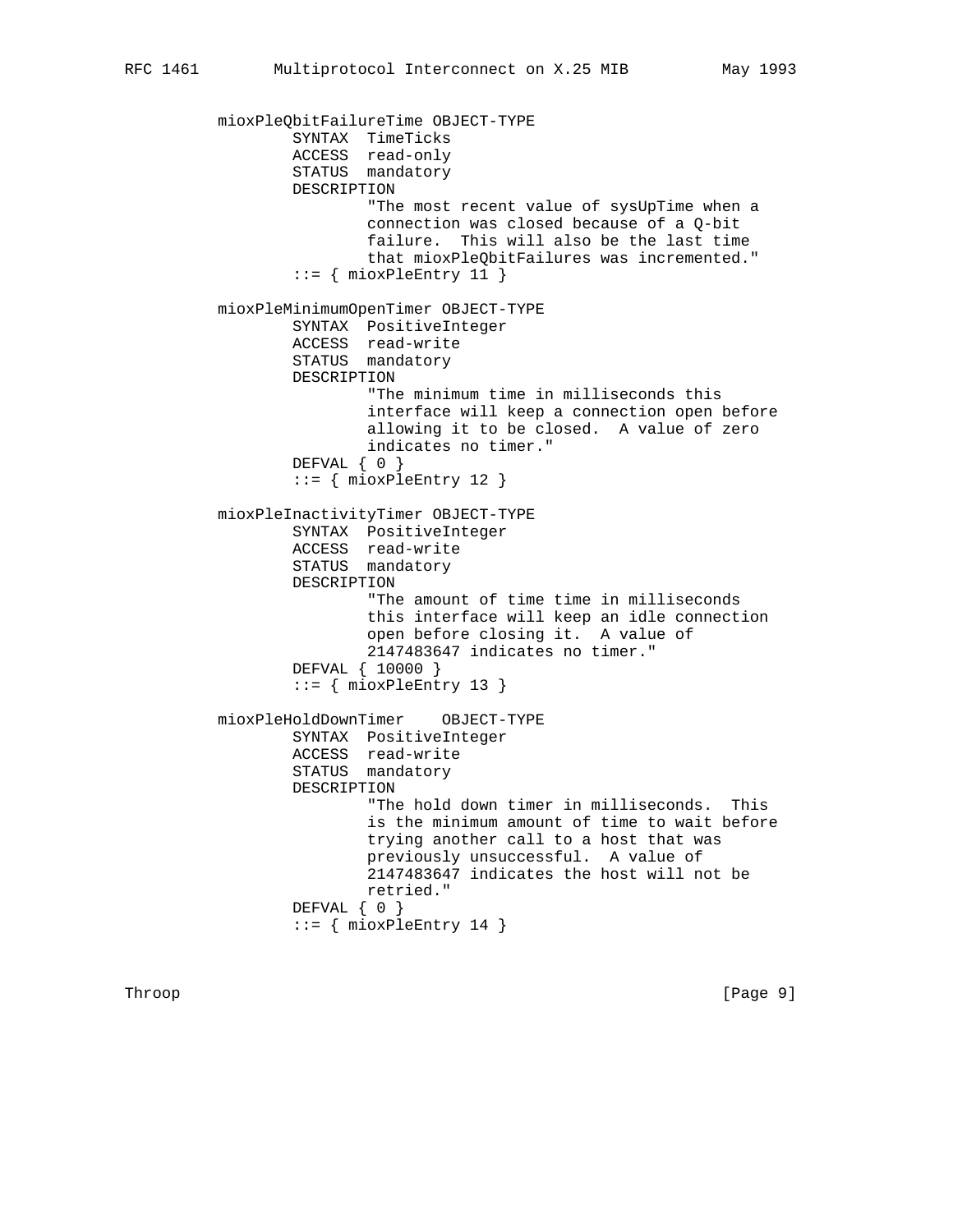mioxPleCollisionRetryTimer OBJECT-TYPE SYNTAX PositiveInteger ACCESS read-write STATUS mandatory DESCRIPTION "The Collision Retry Timer in milliseconds. The time to delay between call attempts when the maximum number of circuits is exceeded in a call attempt." DEFVAL { 0 }  $::=$  { mioxPleEntry 15 } mioxPleDefaultPeerId OBJECT-TYPE SYNTAX InstancePointer ACCESS read-write STATUS mandatory DESCRIPTION "This identifies the instance of the index in the mioxPeerTable for the default parameters to use with this interface. The entry identified by this object may have a zero length Encapsulation address and a zero length X.121 address. These default parameters are used with connections to hosts that do not have entries in the mioxPeerTable. Such connections occur when using ddn-x25 IP-X.25 address mapping or when accepting connections from other hosts not in the mioxPeerTable. The mioxPeerEncTable entry with the same index as the mioxPeerTable entry specifies the call encapsulation types this PLE will accept for peers not in the mioxPeerTable. If the mioxPeerEncTable doesn't contain any entries, this PLE will not accept calls from entries not in the mioxPeerTable."  $::=$  { mioxPleEntry 16 }

> -- ########################################################### Peer Table -- ###########################################################

Throop [Page 10]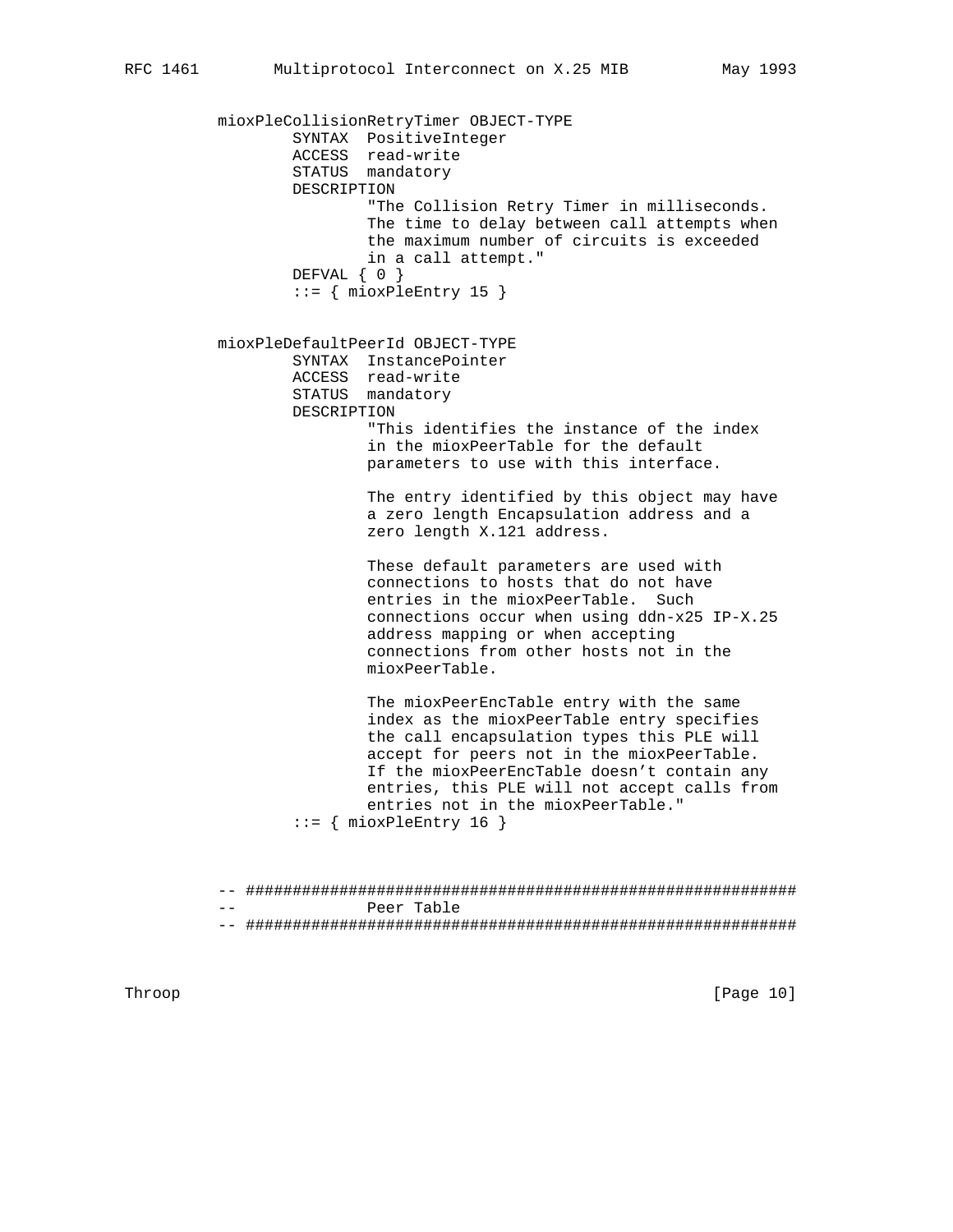-- Systems that implement RFC 1356 must also implement -- all objects in this group. mioxPeerTable OBJECT-TYPE SYNTAX SEQUENCE OF MioxPeerEntry ACCESS not-accessible STATUS mandatory DESCRIPTION "This table contains information about the possible peers this machine may exchange packets with."  $::=$  { mioxPeer 1 } mioxPeerEntry OBJECT-TYPE SYNTAX MioxPeerEntry ACCESS not-accessible STATUS mandatory DESCRIPTION "Per peer information." INDEX { mioxPeerIndex }  $::=$  { mioxPeerTable 1 } MioxPeerEntry ::= SEQUENCE { mioxPeerIndex PositiveInteger, mioxPeerStatus INTEGER, mioxPeerMaxCircuits PositiveInteger, mioxPeerIfIndex PositiveInteger, mioxPeerConnectSeconds Counter, mioxPeerX25CallParamId InstancePointer, mioxPeerEnAddr OCTET STRING, mioxPeerX121Address X121Address, mioxPeerX25CircuitId InstancePointer, mioxPeerDescr DisplayString<br>} }

 mioxPeerIndex OBJECT-TYPE SYNTAX PositiveInteger

Throop [Page 11]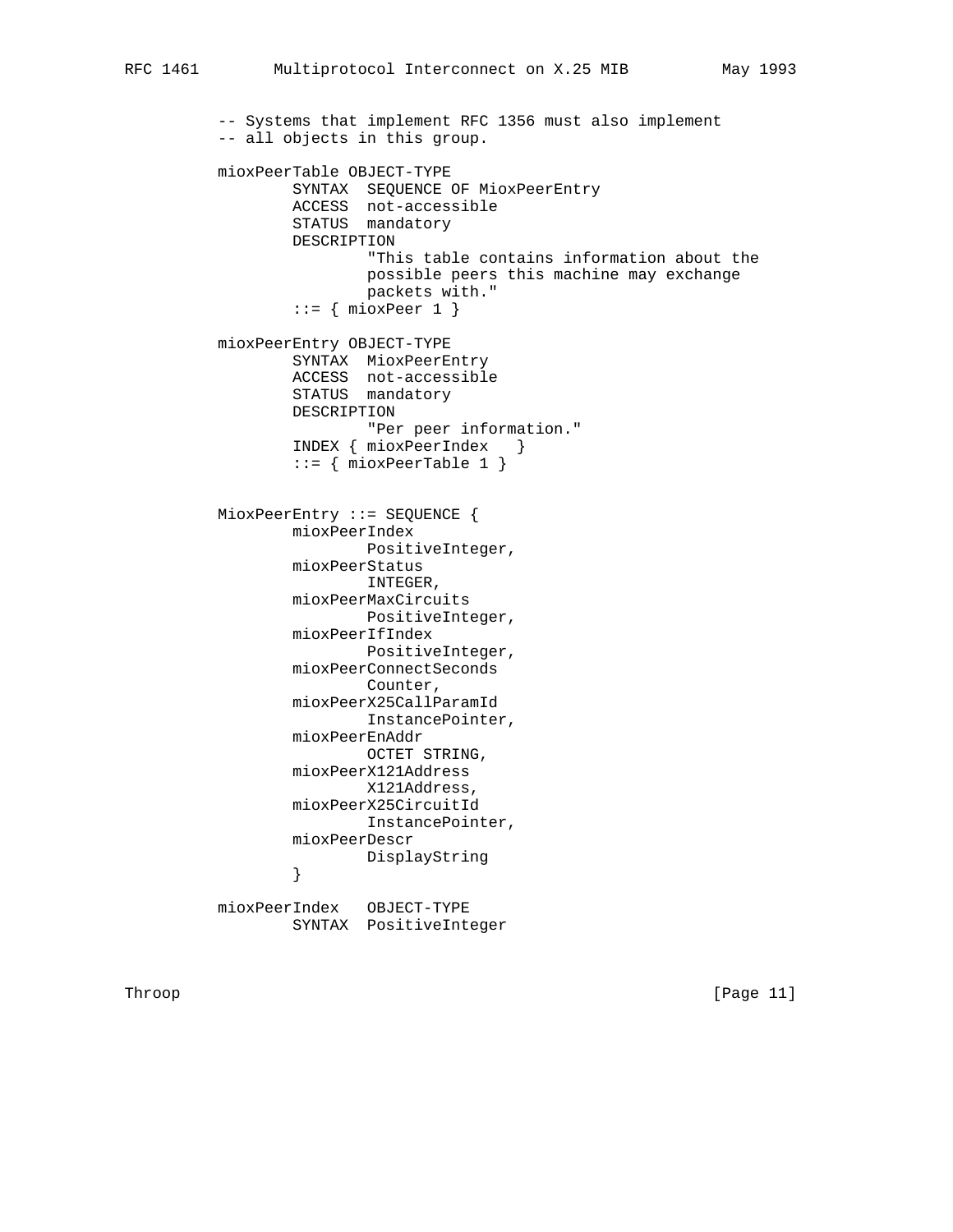```
 ACCESS read-only
                 STATUS mandatory
                 DESCRIPTION
                          "An index value that distinguished one entry
                          from another. This index is independent of
                          any other index."
                  ::= { mioxPeerEntry 1 }
         -- Systems can claim conformance with this MIB without
         -- implementing sets to mioxPeerStatus with a value of
         -- clearCall or makeCall.
         -- All other defined values must be accepted.
         -- Implementors should realize that allowing these values
         -- provides richer management, and implementations
          -- are encouraged to accept these values.
         mioxPeerStatus OBJECT-TYPE
                 SYNTAX INTEGER {
                                  valid (1),
                                 createRequest (2),
                                 underCreation (3),
                                  invalid (4),
                                  clearCall (5),
                                  makeCall (6)
}
                 ACCESS read-write
                  STATUS mandatory
                 DESCRIPTION
                          "This reports the status of a peer entry.
                          A value of valid indicates a normal entry
                          that is in use by the agent. A value of
                          underCreation indicates a newly created
                          entry which isn't yet in use because the
                          creating management station is still setting
                          values.
                          The value of invalid indicates the entry is
                          no longer in use and the agent is free to
                          delete the entry at any time. A management
                          station is also free to use an entry in the
                          invalid state.
                          Entries are created by setting a value of
                          createRequest. Only non-existent or invalid
                          entries can be set to createRequest. Upon
                          receiving a valid createRequest, the agent
                          will create an entry in the underCreation
                         state. This object can not be set to a
                          value of underCreation directly, entries can
```
Throop [Page 12]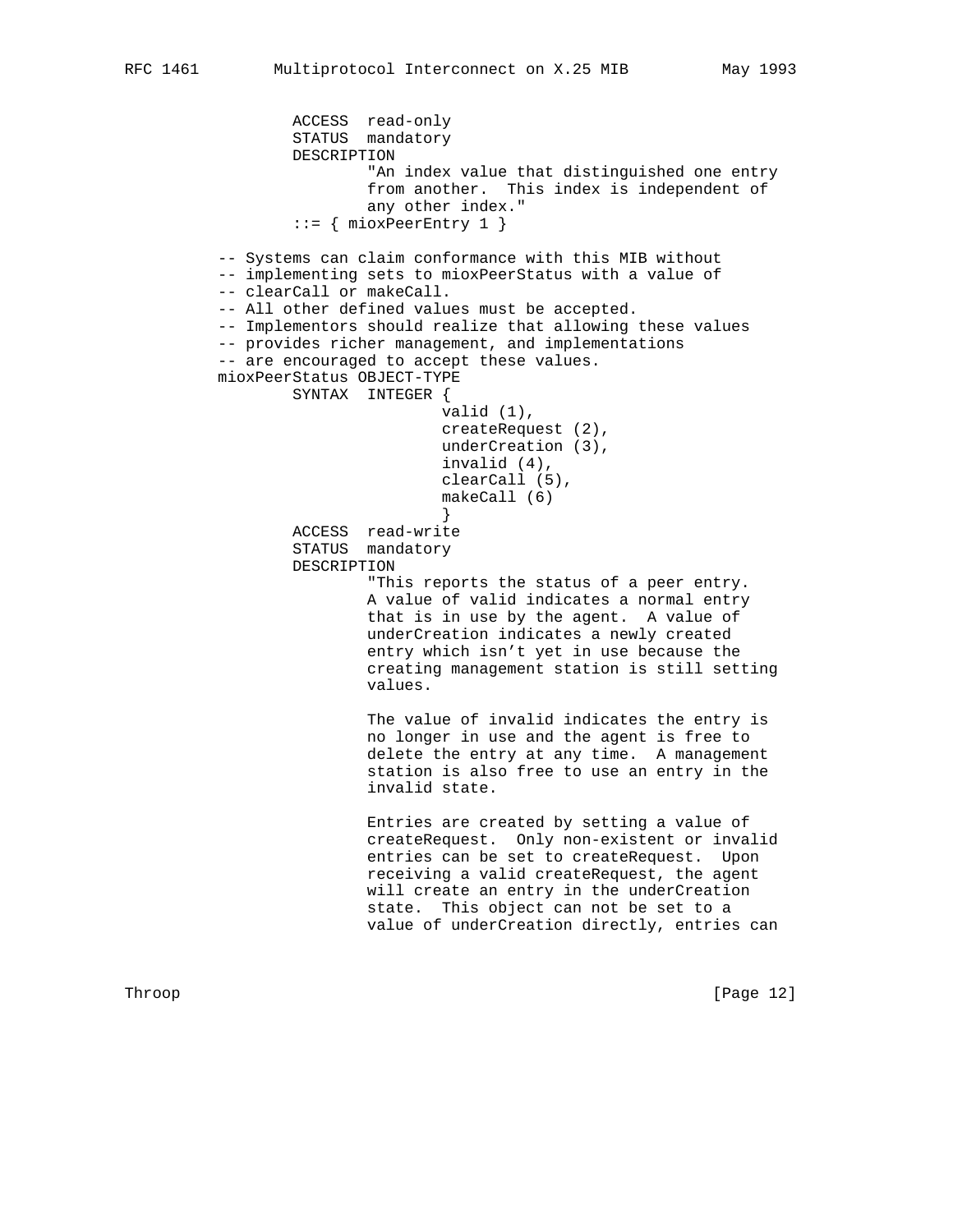only be created by setting a value of createRequest. Entries that exist in other than the invalid state can not be set to createRequest.

 Entries with a value of underCreation are not used by the system and the management station can change the values of other objects in the table entry. Management stations should also remember to configure values in the mioxPeerEncTable with the same peer index value as this peer entry.

 An entry in the underCreation state can be set to valid or invalid. Entries in the underCreation state will stay in that state until 1) the agent times them out, 2) they are set to valid, 3) they are set to invalid. If an agent notices an entry has been in the underCreation state for an abnormally long time, it may decide the management station has failed and invalidate the entry. A prudent agent will understand that the management station may need to wait for human input and will allow for that possibility in its determination of this abnormally long period.

 Once a management station has completed all fields of an entry, it will set a value of valid. This causes the entry to be activated.

 Entries in the valid state may also be set to makeCall or clearCall to make or clear X.25 calls to the peer. After such a set request the entry will still be in the valid state. Setting a value of makeCall causes the agent to initiate an X.25 call request to the peer specified by the entry. Setting a value of clearCall causes the agent to initiate clearing one X.25 call present to the peer. Each set request will initiate another call or clear request (up to the maximum allowed); this means that management stations that fail to get a response to a set request should query to see if a call was in fact placed or cleared before

Throop [Page 13]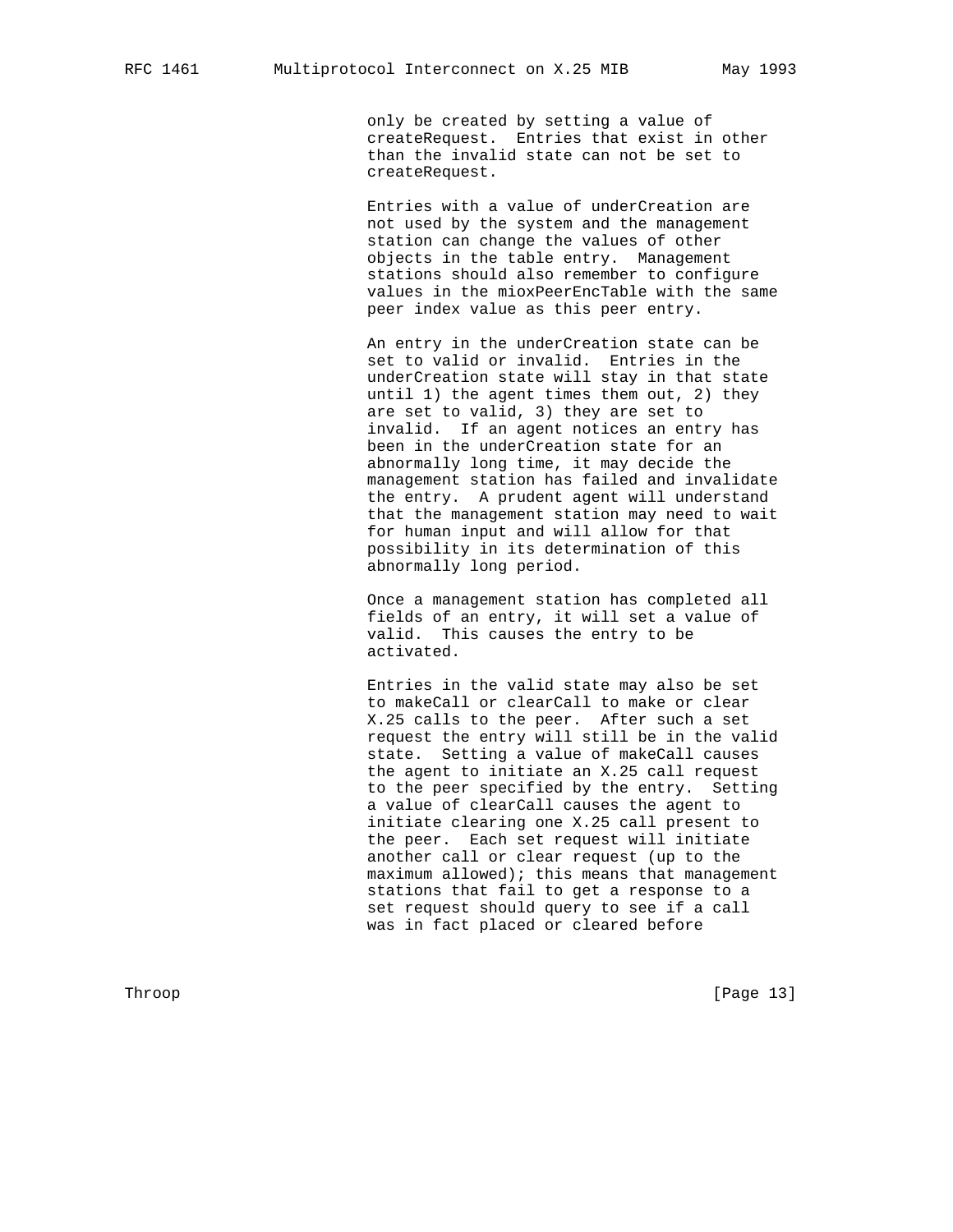retrying the request. Entries not in the valid state can not be set to makeCall or clearCall.

 The values of makeCall and clearCall provide for circuit control on devices which perform Ethernet Bridging using static circuit assignment without address recognition; other devices which dynamically place calls based on destination addresses may reject such requests.

 An agent that (re)creates a new entry because of a set with createRequest, should also (re)create a mioxPeerEncTable entry with a mioxPeerEncIndex of 1, and a mioxPeerEncType of 204 (hex CC)." ::= { mioxPeerEntry 2 } mioxPeerMaxCircuits OBJECT-TYPE SYNTAX PositiveInteger ACCESS read-write STATUS mandatory DESCRIPTION "The maximum number of X.25 circuits allowed to this peer." DEFVAL { 1 } ::= { mioxPeerEntry 3 } mioxPeerIfIndex OBJECT-TYPE SYNTAX PositiveInteger ACCESS read-write STATUS mandatory DESCRIPTION "The value of the ifIndex object for the interface to X.25 to use to call the peer." DEFVAL { 1 }  $::=$  { mioxPeerEntry 4 } mioxPeerConnectSeconds OBJECT-TYPE SYNTAX Counter ACCESS read-only STATUS mandatory DESCRIPTION "The number of seconds a call to this peer was active. This counter will be incremented by one for every second a connection to a peer was open. If two calls

Throop [Page 14]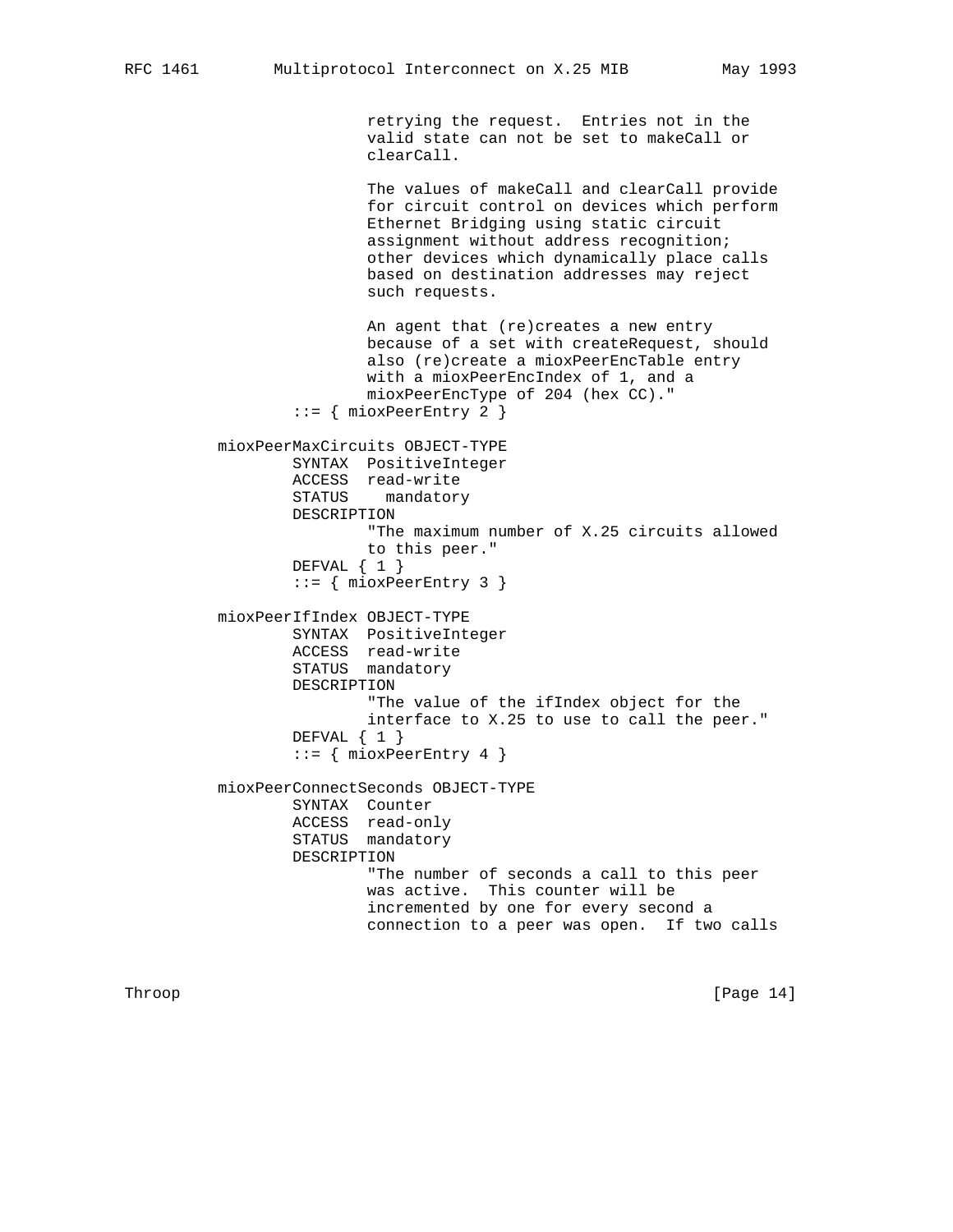```
 are open at the same time, one second of
                elapsed real time will results in two
                seconds of connect time."
        ::= { mioxPeerEntry 5 }
mioxPeerX25CallParamId OBJECT-TYPE
        SYNTAX InstancePointer
        ACCESS read-write
        STATUS mandatory
        DESCRIPTION
                "The instance of the index object in the
                x25CallParmTable from RFC 1382 for the X.25
                call parameters used to communicate with the
               remote host. The well known value \{0\ 0\} indicates no call parameters specified."
        DEFVAL { {0 0} }
        ::= { mioxPeerEntry 6 }
mioxPeerEnAddr OBJECT-TYPE
        SYNTAX OCTET STRING (SIZE (0..128))
        ACCESS read-write
        STATUS mandatory
        DESCRIPTION
                "The Encapsulation address of the remote
                host mapped by this table entry. A length
                of zero indicates the remote IP address is
                unknown or unspecified for use as a PLE
                default.
                The first octet of this object contains the
                encapsulation type, the remaining octets
                contain an address of that type. Thus for
                an IP address, the length will be five
                octets, the first octet will contain 204
                (hex CC), and the last four octets will
                contain the IP address. For a snap
                encapsulation, the first byte would be 128
                (hex 80) and the rest of the octet string
                would have the snap header."
        DEFVAL { ''h }
       ::= { mioxPeerEntry 7 }
mioxPeerX121Address OBJECT-TYPE
        SYNTAX X121Address
        ACCESS read-write
        STATUS mandatory
        DESCRIPTION
                "The X.25 address of the remote host mapped
```
Throop [Page 15]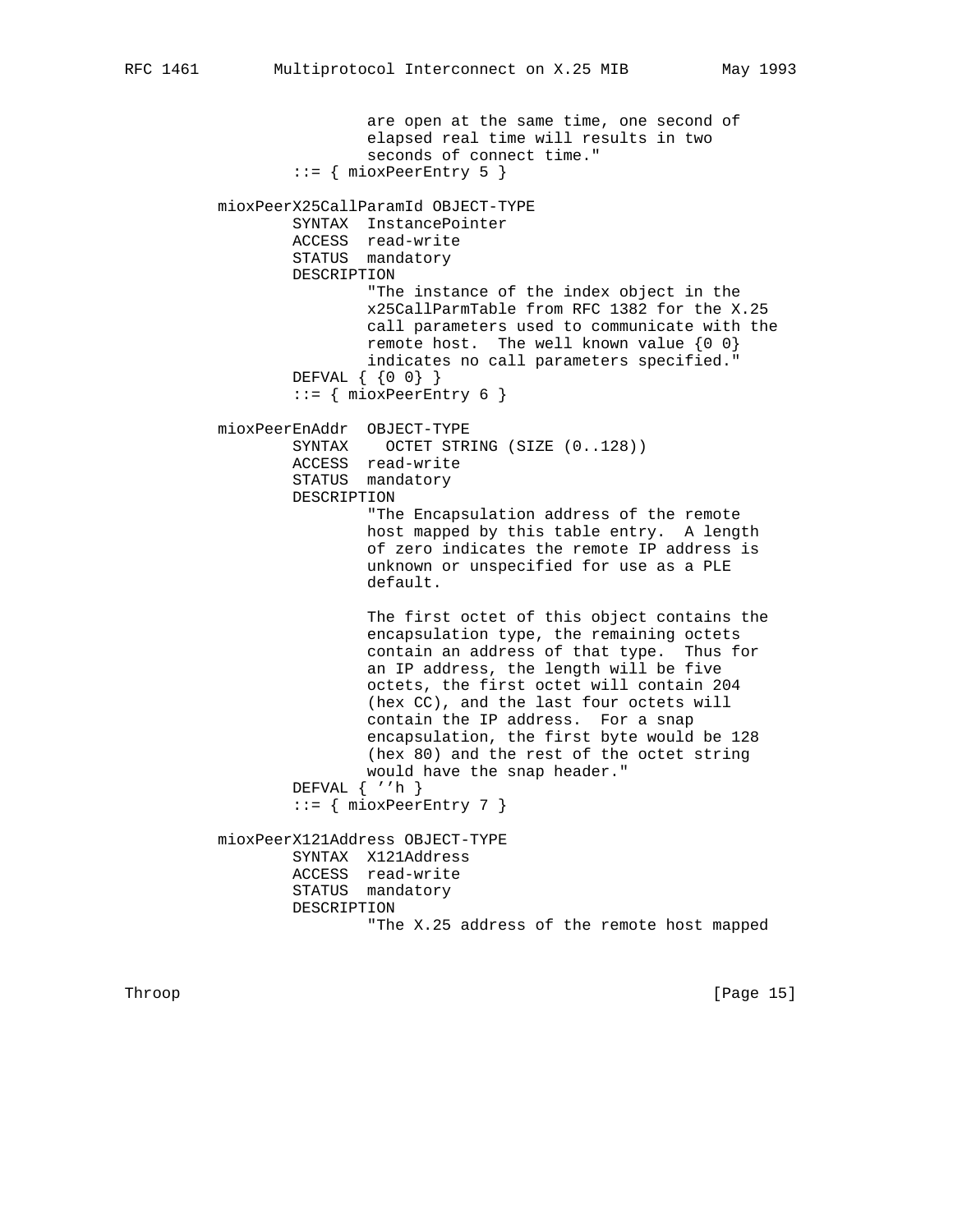```
 by this table entry. A zero length string
                indicates the X.25 address is unspecified
                for use as the PLE default."
        DEFVAL { ''h }
        ::= { mioxPeerEntry 8 }
-- Systems can claim conformance to this MIB without
-- implementing sets to mioxPeerX25CircuitId.
-- However systems that use PVCs with RFC1356
-- are encouraged to implement sets.
mioxPeerX25CircuitId OBJECT-TYPE
        SYNTAX InstancePointer
        ACCESS read-write
        STATUS mandatory
        DESCRIPTION
                "This object identifies the instance of the
                index for the X.25 circuit open to the peer
                mapped by this table entry. The well known
                value {0 0} indicates no connection
                currently active. For multiple connections,
                this identifies the index of a multiplexing
                table entry for the connections. This can
                only be written to configure use of PVCs
                which means the identified circuit table
```

```
 DEFVAL { {0 0} }
::= { mioxPeerEntry 9 }
```

```
 mioxPeerDescr OBJECT-TYPE
SYNTAX DisplayString (SIZE (0..255))
               ACCESS read-write
               STATUS mandatory
               DESCRIPTION
                       "This object returns any identification
                      information about the peer. An agent may
```
 supply the comment information found in the configuration file entry for this peer. A zero length string indicates no information available."

entry for a write must be a PVC."

```
 DEFVAL { ''h }
```

```
::= { mioxPeerEntry 10 }
```
 -- ########################################################### -- Peer Encapsulation Table -- ###########################################################

Throop [Page 16]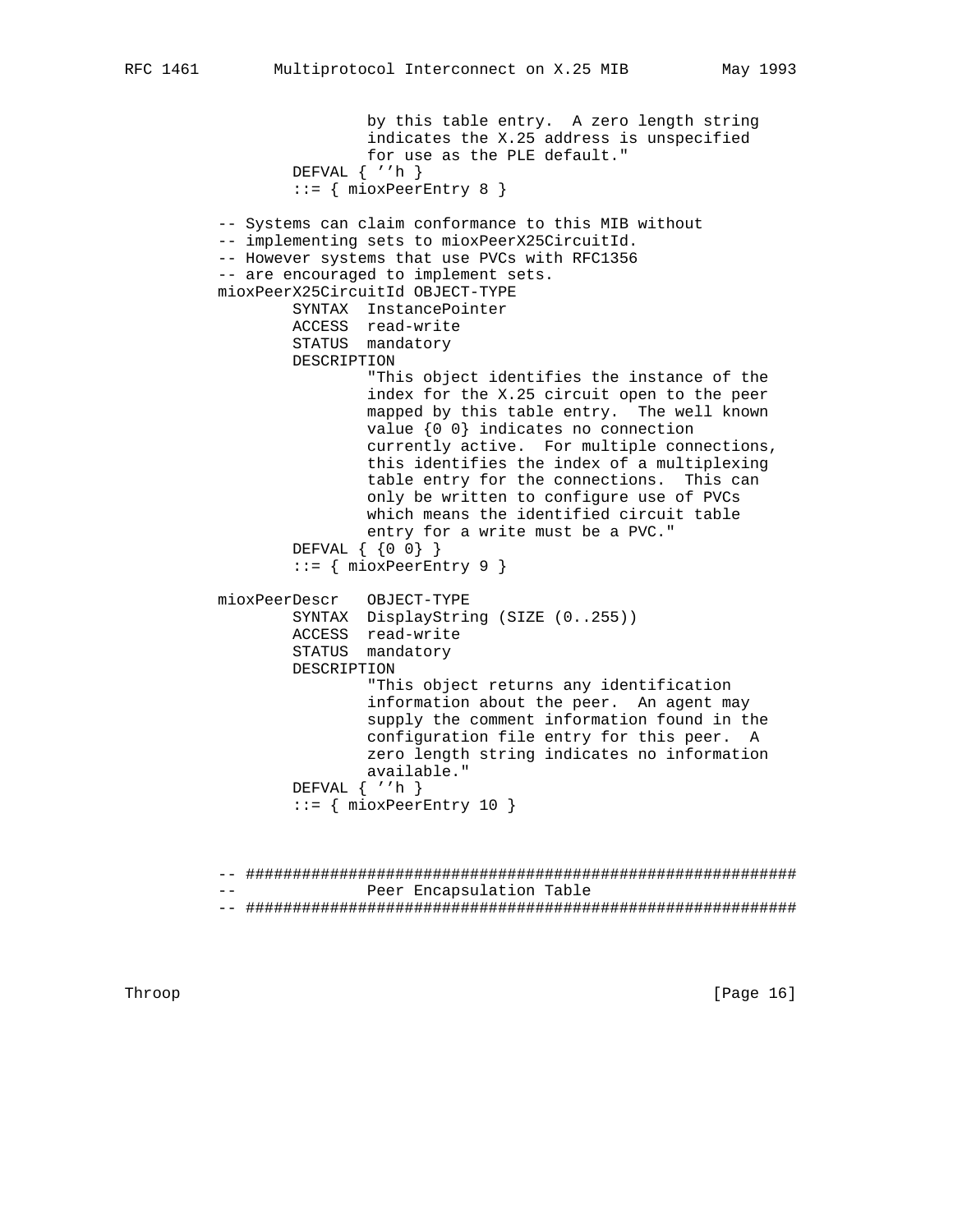mioxPeerEncTable OBJECT-TYPE SYNTAX SEQUENCE OF MioxPeerEncEntry ACCESS not-accessible STATUS mandatory DESCRIPTION "This table contains the list of encapsulations used to communicate with a peer. This table has two indexes, the first identifies the peer, the second distinguishes encapsulation types. The first index identifies the corresponding entry in the mioxPeerTable. The second index gives the priority of the different encapsulations. The encapsulation types are ordered in priority order. For calling a peer, the first entry (mioxPeerEncIndex of 1) is tried first. If the call doesn't succeed because the remote host clears the call due to incompatible call user data, the next entry in the list is tried. Each entry is tried until the list is exhausted. For answering a call, the encapsulation type requested by the peer must be found the list or the call will be refused. If there are no entries in this table for a peer, all call requests from the peer will be refused. Objects in this table can only be set when the mioxPeerStatus object with the same index has a value of underCreation. When that status object is set to invalid and deleted, the entry in this table with that peer index must also be deleted."  $::=$  { mioxPeer 2 } mioxPeerEncEntry OBJECT-TYPE SYNTAX MioxPeerEncEntry ACCESS not-accessible STATUS mandatory DESCRIPTION "Per connection information." INDEX { mioxPeerIndex, mioxPeerEncIndex}  $::=$  { mioxPeerEncTable 1 }

Throop [Page 17]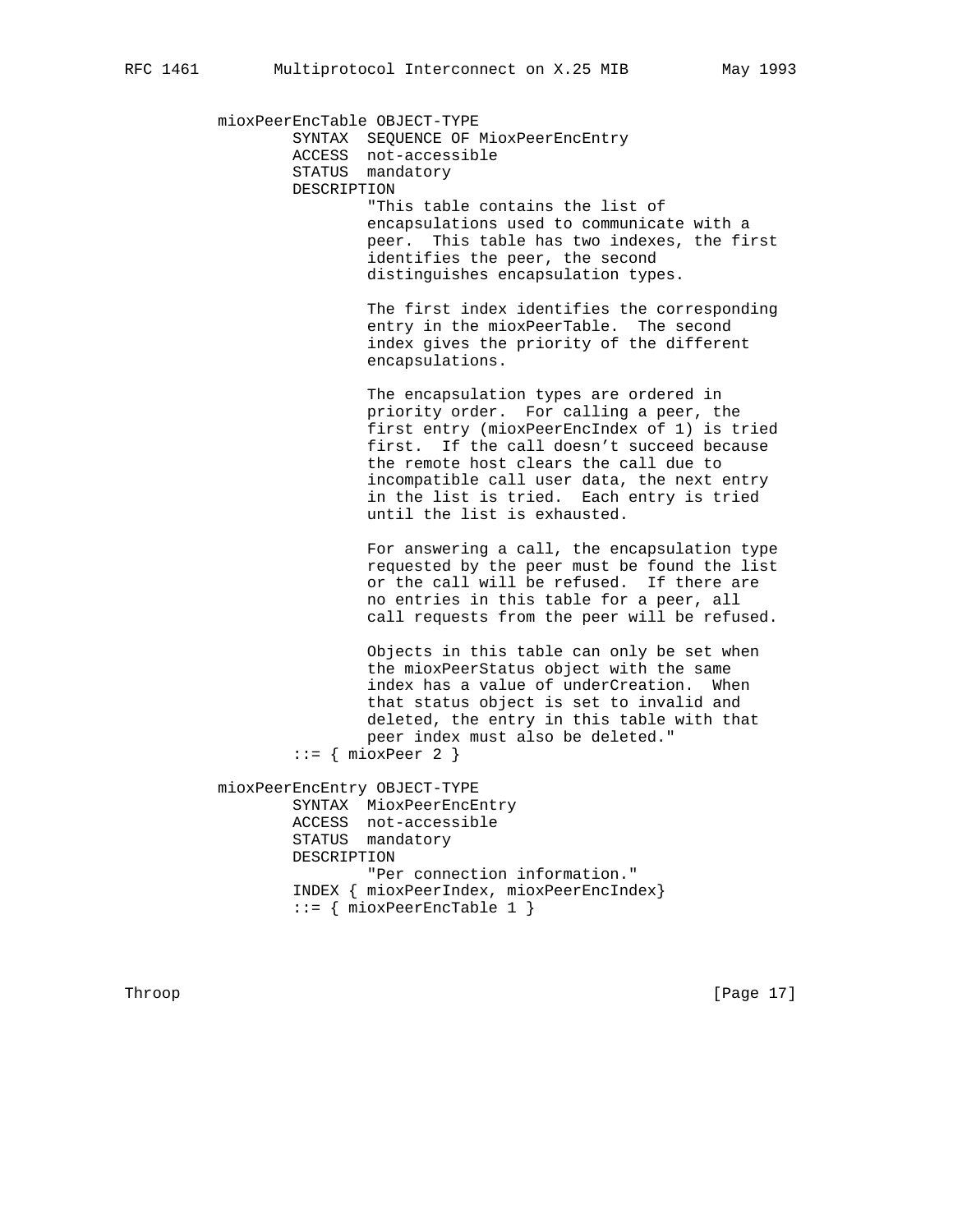```
 MioxPeerEncEntry ::= SEQUENCE {
                 mioxPeerEncIndex
                         PositiveInteger,
                 mioxPeerEncType
                 INTEGER
}
         mioxPeerEncIndex OBJECT-TYPE
                 SYNTAX PositiveInteger
                 ACCESS read-only
                 STATUS mandatory
                 DESCRIPTION
                         "The second index in the table which
                         distinguishes different encapsulation
                         types."
                  ::= { mioxPeerEncEntry 1 }
         mioxPeerEncType OBJECT-TYPE
                 SYNTAX INTEGER (0..256)
                 ACCESS read-write
                 STATUS mandatory
                 DESCRIPTION
                          "The value of the encapsulation type. For
                         IP encapsulation this will have a value of
                         204 (hex CC). For SNAP encapsulated
                         packets, this will have a value of 128 (hex
                         80). For CLNP, ISO 8473, this will have a
                         value of 129 (hex 81). For ES-ES, ISO 9542,
                         this will have a value of 130 (hex 82). A
                         value of 197 (hex C5) identifies the Blacker
                         X.25 encapsulation. A value of 0,
                         identifies the Null encapsulation.
                         This value can only be written when the
                         mioxPeerStatus object with the same
                         mioxPeerIndex has a value of underCreation.
                         Setting this object to a value of 256
                         deletes the entry. When deleting an entry,
                         all other entries in the mioxPeerEncTable
                         with the same mioxPeerIndex and with an
                         mioxPeerEncIndex higher then the deleted
                         entry, will all have their mioxPeerEncIndex
                         values decremented by one."
                  ::= { mioxPeerEncEntry 2 }
```
-- ###########################################################

END

Throop [Page 18]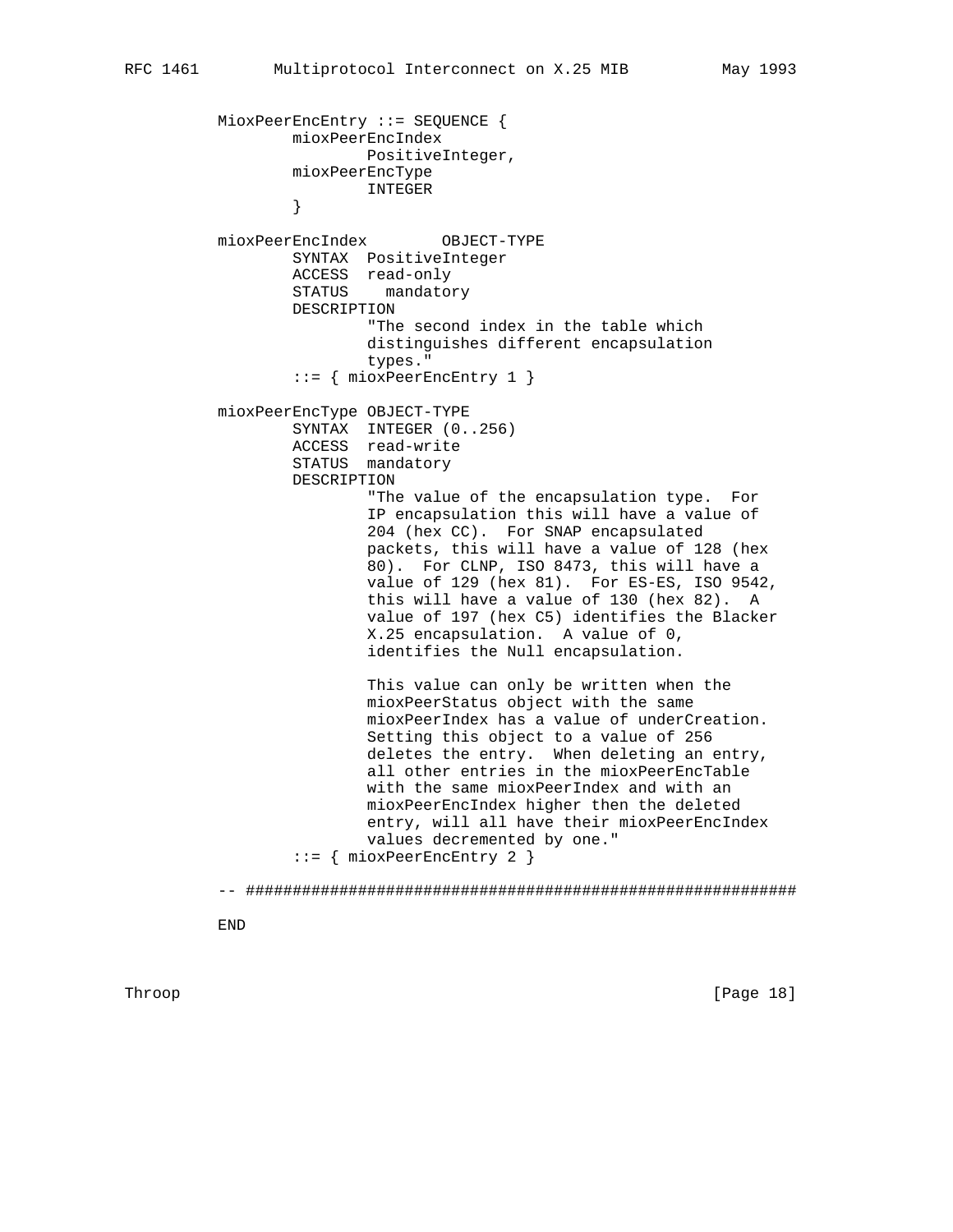### 5. Acknowledgements

This document was produced by the x25mib working group:

 Fred Baker, ACC Art Berggreen, ACC Frank Bieser Gary Bjerke, Tandem Bill Bowman, HP Christopher Bucci, Datability Charles Carvalho, ACC Jeff Case, University of Tennessee at Knoxville Angela Chen, HP Carson Cheung, BNR Tom Daniel, Spider Systems Chuck Davin, MIT Billy Durham, Honeywell Richard Fox, Synoptics Doug Geller, Data General Herve Goguely, LIR Corp Andy Goldthorpe, British-Telecom Walter D. Guilarte David Gurevich Steve Huston, Consultant Jon Infante, ICL Frank Kastenholz, FTP Software Zbigniew Kielczewski, Eicon Cheryl Krupezak, Georgia Tech Mats Lindstrom, Diab Data AB Andrew Malis, BBN Evan McGinnis, 3Com Gary (G.P.)Mussar, BNR Chandy Nilakantan, 3Com Randy Pafford, Data General Ragnar Paulson, The Software Group Limited Dave Perkins, Synoptics Walter Pinkarschewsky, DEC Karen Quidley, Data General Chris Ranch, Novell Paul S. Rarey, DHL Systems Inc. Jim Roche, Newbridge Research Philippe Roger, LIR Corp. Timon Sloane Mike Shand, DEC Brad Steina, Microcom Bob Stewart, Xyplex Tom Sullivan, Data General Rodney Thayer, Sable Technology Corporation

Throop [Page 19]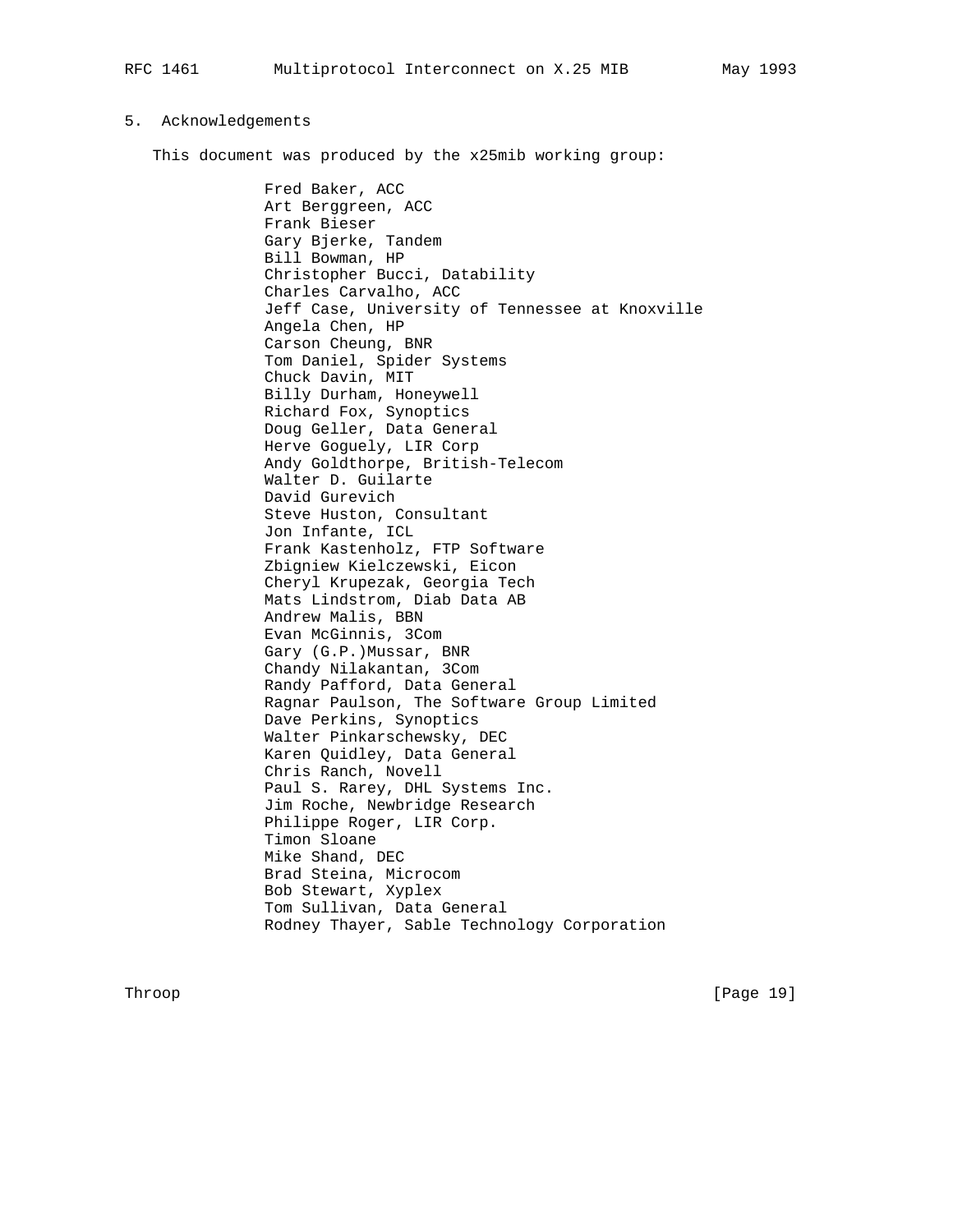Mark Therieau, Microcom Jane Thorn, Data General Dean Throop, Data General Maurice Turcotte, Racal Datacom Mike Zendels, Data General

# 6. References

- [1] Rose M., and K. McCloghrie, "Structure and Identification of Management Information for TCP/IP-based internets", STD 16, RFC 1155, Performance Systems International, Hughes LAN Systems, May 1990.
- [2] Case, J., Fedor, M., Schoffstall, M., and J. Davin, "Simple Network Management Protocol", STD 15, RFC 1157, SNMP Research, Performance Systems International, Performance Systems International, MIT Laboratory for Computer Science, May 1990.
- [3] Rose, M. and K. McCloghrie, Editors, "Towards Concise MIB Definitions", STD 16, RFC 1212, Performance Systems International, Hughes LAN Systems, March 1991.
- [4] Rose M., Editor, "Management Information Base for Network Management of TCP/IP-based internets", STD 17, RFC 1213. Performance Systems International, March 1991.
- [5] "Information processing systems Open Systems Interconnection Specification of Abstract Syntax Notation One (ASN.1)", International Organization for Standardization. International Standard 8824, December, 1987.
- [6] Stewart, B., Editor, "Definitions of Managed Objects for RS-232 like Hardware Devices", RFC 1317, Xyplex, Inc., April 1992.
- [7] Throop, D., and F. Baker, "SNMP MIB extension for X.25 LAPB", RFC 1381, Data General Corporation, Advanced Computer Communications, November 1992.
- [8] Throop, D., Editor, "SNMP MIB extension for the X.25 Packet Layer", RFC 1382, Data General Corporation, November 1991.
- [9] Malis, A., Robinson, D., and R. Ullmann "Multiprotocol Interconnect on X.25 and ISDN in the Packet Mode", RFC 1356, BBN Communications, Computervision Systems Integration, Process Software Corporation, August 1992.

Throop [Page 20]